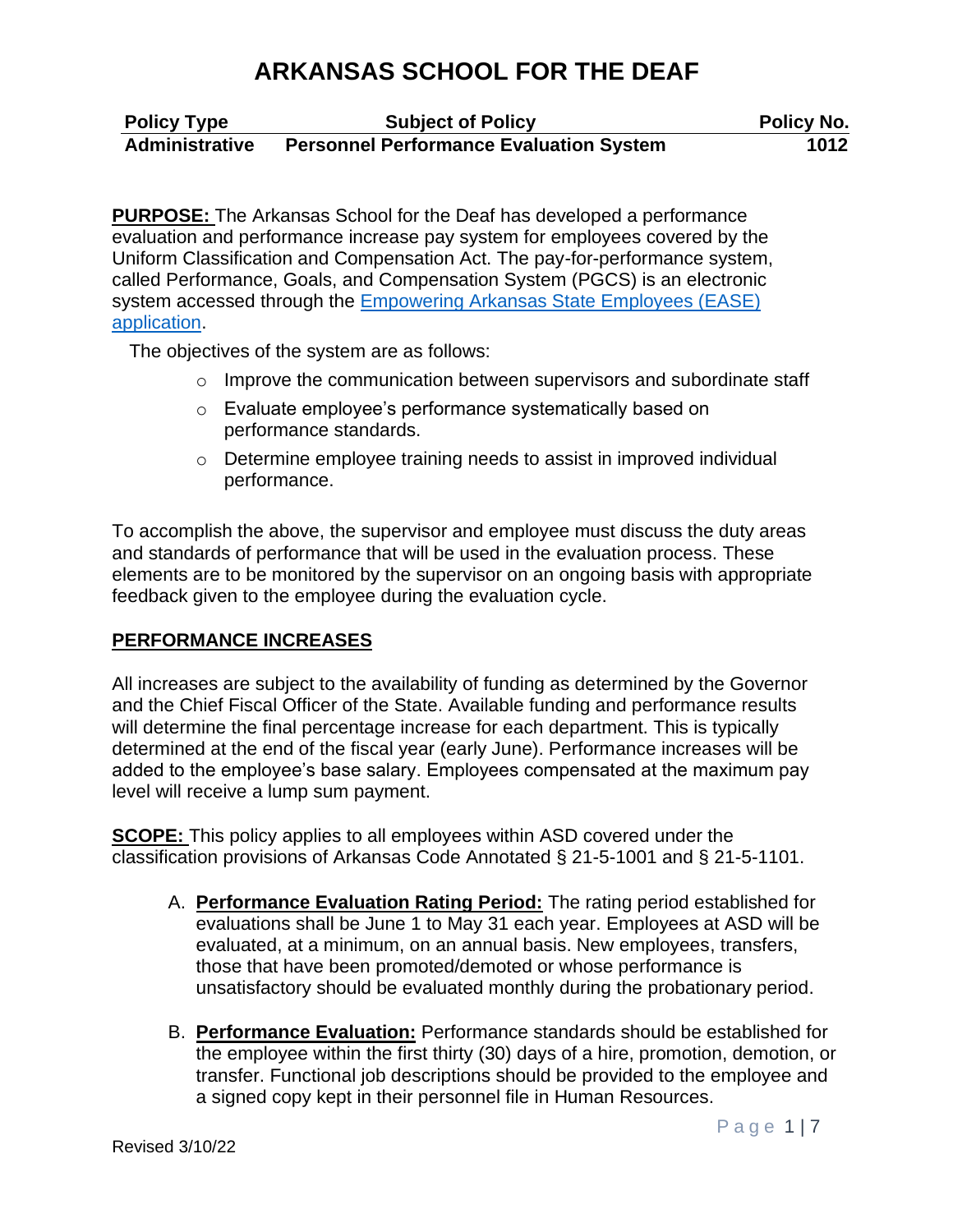| <b>Policy Type</b>    | <b>Subject of Policy</b>                       | <b>Policy No.</b> |
|-----------------------|------------------------------------------------|-------------------|
| <b>Administrative</b> | <b>Personnel Performance Evaluation System</b> | 1012              |

### C. **Rating Categories**

- a. **Role Model**  Employee's performance is exceptional and serves as a model for other employees. The employee made a major positive impact on the agency.
- b. **Highly Effective**  Employee's performance consistently surpasses established standards. The employee accomplished tasks and duties above requirements and made a positive impact on the agency.
- c. **Solid Performer**  Employee's performance meets all requirements for the position in a competent and proficient manner. This represents the expected level of performance as established by the agency director or supervisor.
- d. **Needs Development**  Employee's performance periodically falls short of requirements, or the employee requires development in the position.
- e. **Unacceptable**  Employee's performance is inadequate, and the employee has demonstrated an inability or unwillingness to improve or meet requirements.
- D. **PERFORMANCE STANDARDS:** OPM has determined statewide performance standards called Groups and Measurements. A department will select from the Groups and Measurements to establish the criteria each employee will be evaluated on during the rating period.
- E. **DISTRIBUTION:** Departments will be provided a normalized distribution curve, and overall performance evaluation results will be determined by the Department Secretary.
- F. **TRAINING:** All employees will be provided information regarding the PGCS by their supervisor. It is the responsibility of all reviewing officials to ensure that all rating supervisors are trained in the PCGS.
- G. **MONITORING:** ASD requires all supervisors to monitor employee performance continuously during the evaluation period, provide periodic feedback, and if necessary, employee training.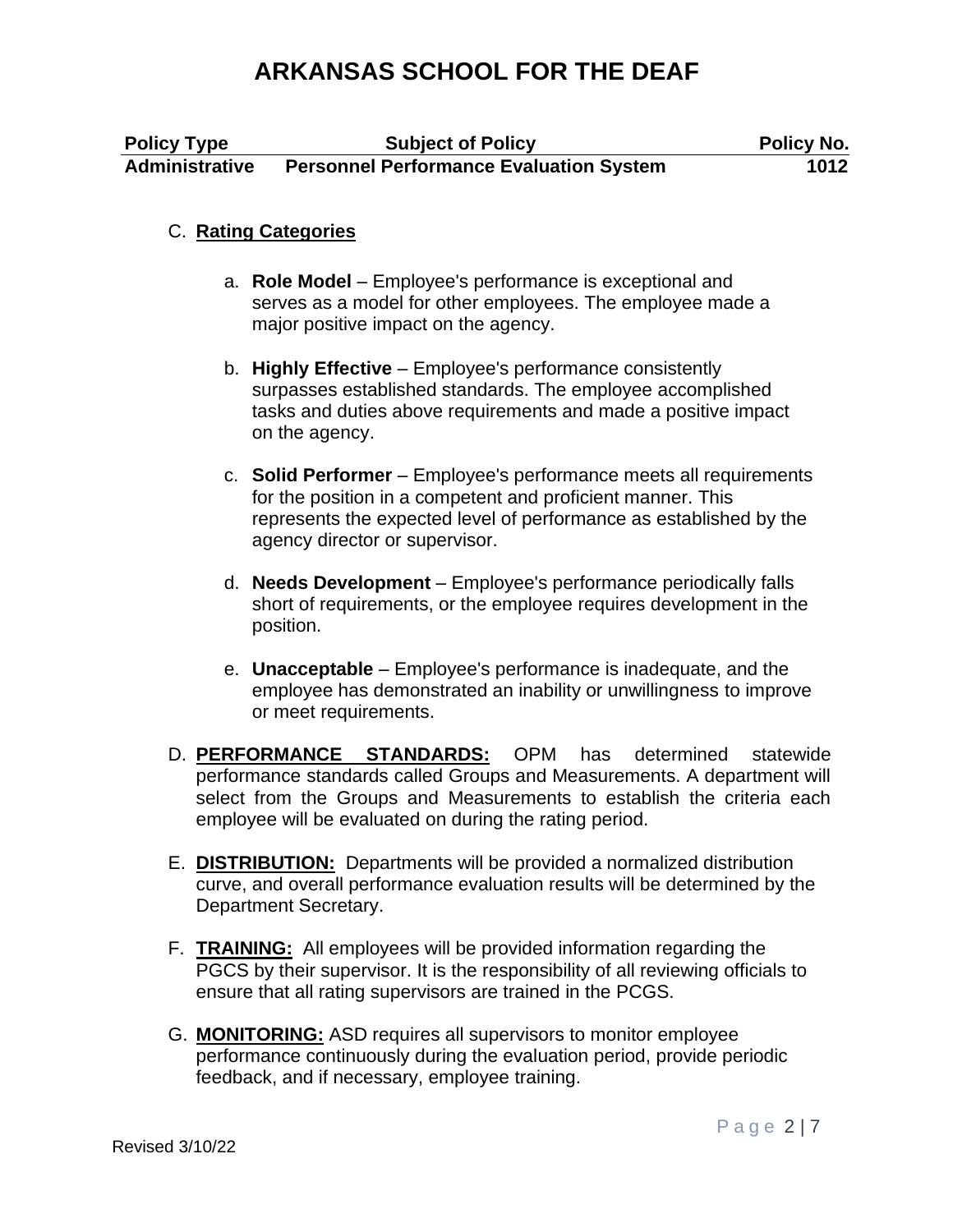| <b>Policy Type</b>    | <b>Subject of Policy</b>                       | <b>Policy No.</b> |
|-----------------------|------------------------------------------------|-------------------|
| <b>Administrative</b> | <b>Personnel Performance Evaluation System</b> | 1012              |

- H. **DOCUMENTAION:** All ratings other than SOLID PERFORMER must be justified by documentation. Disciplinary forms, emails, etc.
- I. **UNSATISFACTORY PERFORMANCE:** A supervisor may recommend termination or placement of an employee on probation for all categorical ratings of less than satisfactory performance in a critical or overall rating performance factor(s). Appropriate documentation should be available to support the rating.
- J. **EQUAL EMPLOYMENT OPPORTUNITY:** This policy shall be administered in a non-discriminatory manner as it relates to an individual's race, color, creed, sex, age, religion, national origin, mental or physical disability, disabled veteran, Vietnam era, veteran status, or political affiliation.
- K. **CONFIDENTIALITY:** Performance evaluations are confidential and are not to be shared with individuals who do not require access. Any employee found to have violated confidentiality will be subject to disciplinary action up to and including termination.
- L. **FAILURE TO COMPLETE AND SUBMIT PE:** A manager who fails to complete an employee's performance evaluation by the designated deadline may be ineligible for a performance increase or subject to disciplinary action as determined by the Department Secretary.
- M. **DISCIPLINARY ACTIONS:** An employee who received a written disciplinary action during the rating period is ineligible to receive an overall rating of Highly Effective or Role Model. Each department has the authority to establish additional restrictions.
- N. **EMPLOYEES ON INACTIVE STATUS:** An employee on extended leave without pay, including military leave, will be evaluated and receive an overall score during the same period as other employees. The salary increase will be effective when the employee returns to active pay status and will not be applied retroactively.
- O. **APPEAL PROCESS:** There is no statewide appeal process. Each department may establish its own internal process for reviewing employee appeals of performance evaluations.
- P. **ADDITIONAL RESOURCES:** Employees are encouraged to talk with their supervisor or human resources manager regarding any departmentspecific questions about the performance evaluation process.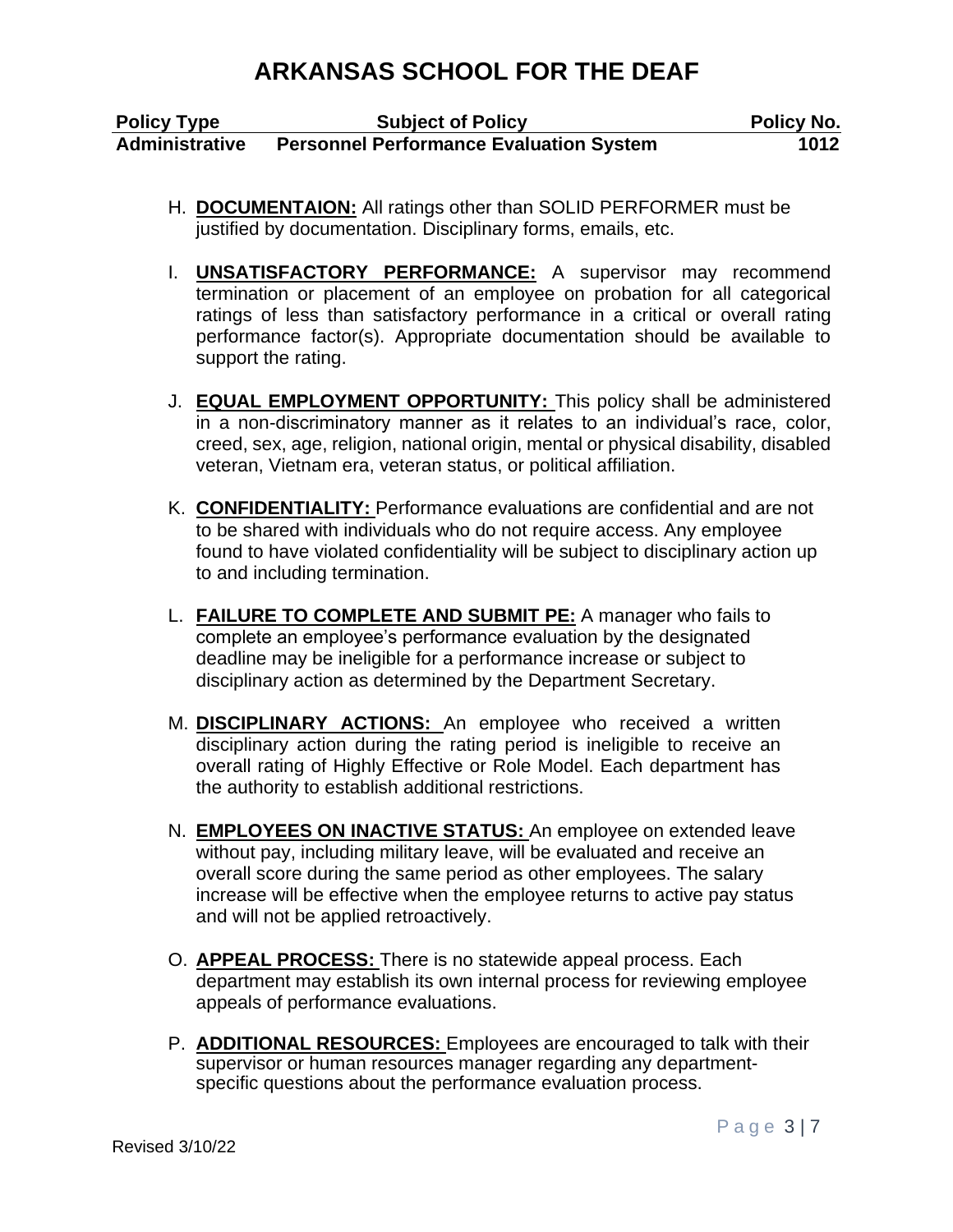| <b>Policy Type</b>    | <b>Subject of Policy</b>                       | <b>Policy No.</b> |
|-----------------------|------------------------------------------------|-------------------|
| <b>Administrative</b> | <b>Personnel Performance Evaluation System</b> | 1012              |

#### **GUIDELINES**

A. Job tasks, Duties and Responsibilities:

OPM develops generic specifications for each job classification which include general examples of duties which might be performed. Supervisors (raters) develop functional job descriptions with tasks to tailor the class specifications to the specific ASD functional activity. The functional job description/tasks (your primary tasks, duties, and responsibilities) and performance factors are meant to guide the employee during the rating period and are not intended to address every minute of the workday. Employees are responsible for contacting their supervisors for clarification if needed. Assigned functional job tasks, duties and responsibilities may not be contested or refused.

B. Rating Employees:

A rater must have the ability to determine the quality and quantity of employee work; be familiar with the duty areas to be performed by the employees to be evaluated; and be able to periodically observe, review and document employee job performance. An annual performance appraisal must be completed on each employee. Throughout the evaluation period, the rater should monitor performance and provide appropriate feedback to the employee. It is important that employees can provide input into the performance review process. **Performance evaluation ratings require prior approval and sign-off of the Superintendent before discussion with the employee.** 

### **PROCEDURES**

A. Employee

Employees should maintain records of job duties performed, recognition, training, and other accomplishments, and provide desired input to the supervisor prior to the end of their rating period.

#### B. Rater

Raters (supervisors) manage the performance evaluation process as follows:

a. Functional Job Description and Tasks – Supervisors must develop and review the Functional Job Description and Tasks annually (revising as appropriate) for each employee. Supervisors should consider employee questions, concerns, or recommendations regarding the job description; however, the supervisor has the final authority to prescribe job duties and tasks. Employee and supervisor signatures are required to indicate understanding. The supervisor must provide a signed copy to the employee and Human Resources at the beginning of each rating period.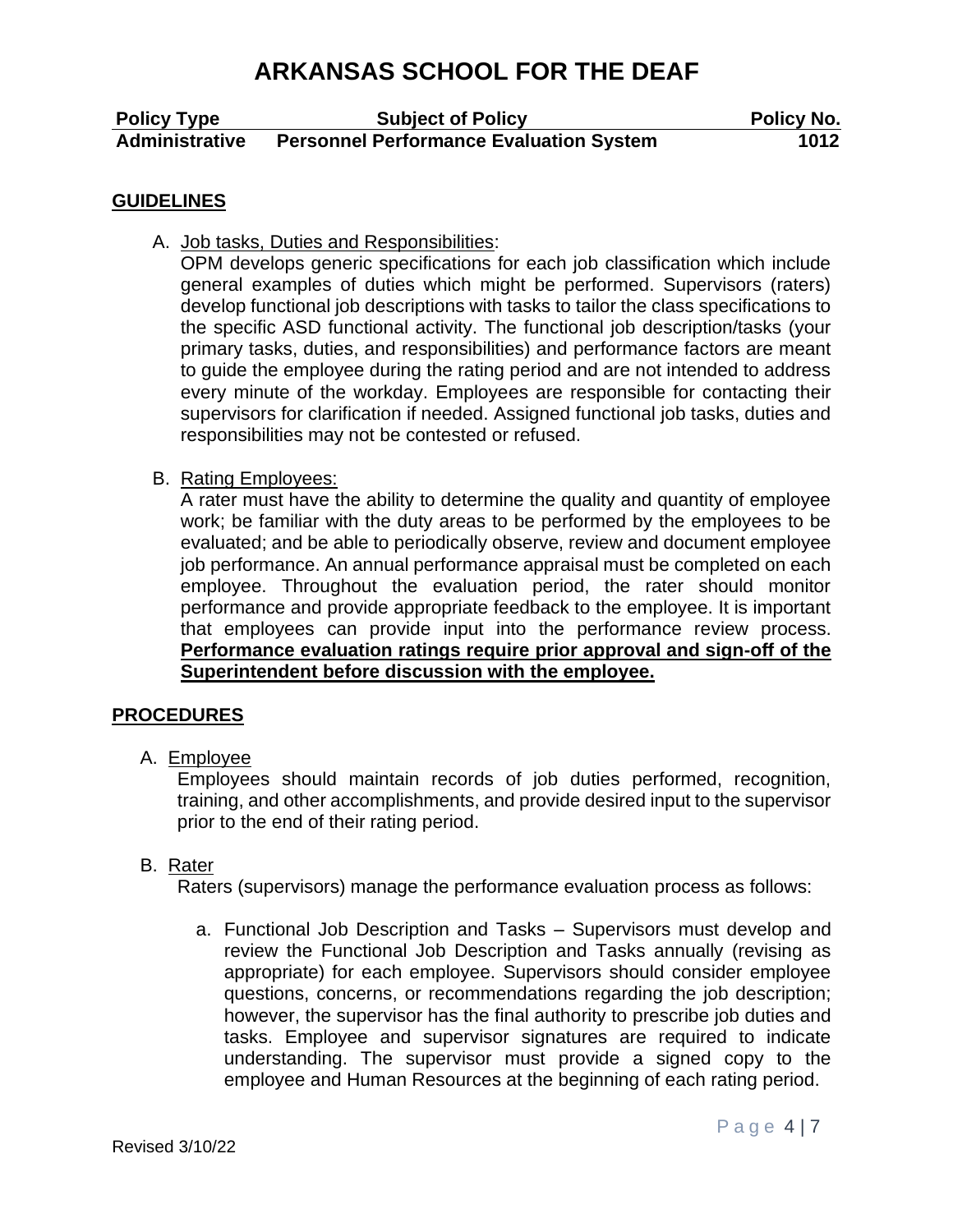| <b>Policy Type</b>    | <b>Subject of Policy</b>                       | <b>Policy No.</b> |
|-----------------------|------------------------------------------------|-------------------|
| <b>Administrative</b> | <b>Personnel Performance Evaluation System</b> | 1012              |

- b. Performance Evaluation Supervisors must provide the employee a copy of the appropriate "Performance Evaluation" and the Functional Job Description, at the beginning of the rating period.
- c. During the rating period Supervisors must monitor employee performance. If the rater determines an employee's performance has fallen below satisfactory in one or more duty areas, he or she must contact the Human Resources Office for guidance in counseling the employee and, if warranted, place him/her on performance probation and document the action. The rater must provide constructive feedback and encourage the employee to perform his/her best. When substantial changes in the job occur, the supervisor must promptly update the Functional Job Description/Tasks, obtain supervisory review and approval, and provide a signed copy to the employee.
- d. End of the rating period. The rater must perform the following:
	- i. Schedule the review and, obtain and consider any employee performance input provided.
	- ii. Accurately rate the employee's performance in the Performance, Goals, and Compensation System (PGCS) accessed through the Empowering Arkansas State Employees (EASE) application considering any employee's performance input, contents of the supervisor's file, and knowledge of the employee's performance. Scores above or below Solid Performer must be justified in writing.
	- iii. Prior to any performance review with the employee, forward the completed Performance Evaluation to the reviewing official for comment and signature.
	- iv. Make appropriate adjustments based on reviewing official comments.
	- v. Review the Performance Evaluation with the employee. Also have the employee re-sign the agency's code of ethics and rules of conduct acknowledgement document.
	- vi. An employee who receives an "unsatisfactory" rating on his/her performance evaluation is not eligible to receive a merit pay increase.
- C. Reviewing Official The responsibilities of the reviewing official are as follows:
	- a. Ensure duty areas and tasks are clearly expressed, aligned with the job classification, and lead to established goals, objectives, mission, expected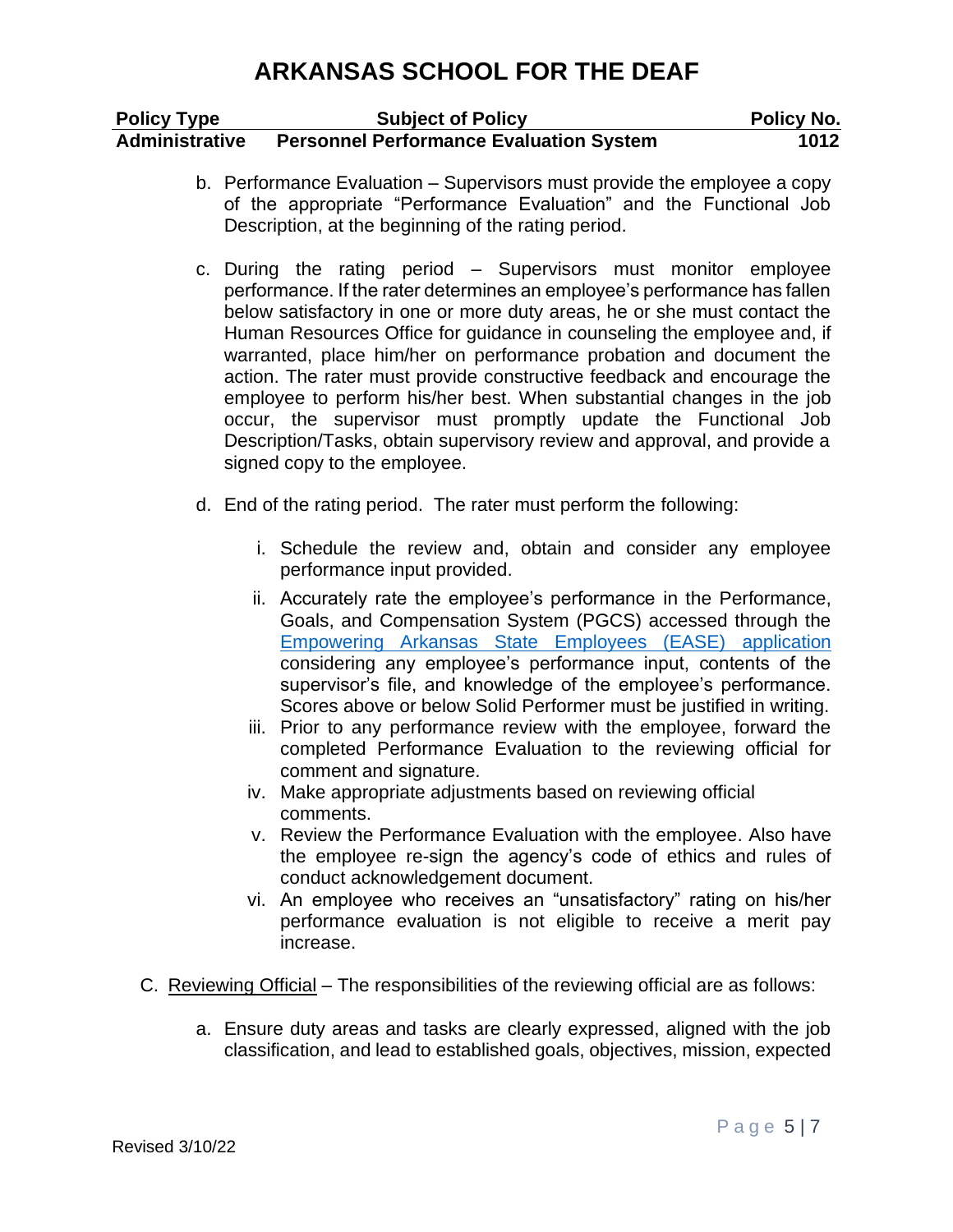| <b>Policy Type</b>    | <b>Subject of Policy</b>                       | <b>Policy No.</b> |
|-----------------------|------------------------------------------------|-------------------|
| <b>Administrative</b> | <b>Personnel Performance Evaluation System</b> | 1012              |

practices and outcomes.

b. Ensure ratings are timely, fair, and consistent with recorded performance results. Employee comments concerning the evaluation are appropriately addressed, and documentation justifies ratings.

#### D. Documenting Performance Results

- a. Observation and/or documentation of employee performance begins as soon as performance standards are established and continues throughout the evaluation period.
	- i. Documentation should be consistent within the department.
	- ii. Document activities, not attitudes. Write down actual behavior observed, not how you feel about it.
	- iii. Document incidents that describe all levels of performance, both exceptional and unsatisfactory.
	- iv. Record and discuss the activity as soon as possible after the occurrence.
	- v. Record only facts, not hearsay or opinions.
	- vi. Ensure all information within the file is professional and legally defensible in the event of a Freedom of Information Act request.
- b. As the date of the employee's evaluation conference approaches, the supervisor will refer to all documents used to record employee performance during the evaluation period.
- c. When employee performance is applied to the established standards, the results can be objectively measured - either standards have or have not been met. However, extenuating circumstances can prevent an employee from meeting his/her performance standards. Such circumstances should be fully documented, and the employee not held accountable.
- d. An assessment of the work performed should be more than a determination of whether the standards were met. They should include a brief narrative that specifies how the standards were met and any other accomplishments or problems evident during the evaluation cycle.
- e. Documentation and/or results of employee performance are not carried over from one rating period to another. Employees are rated on the current evaluation period, not on information from past evaluation periods.